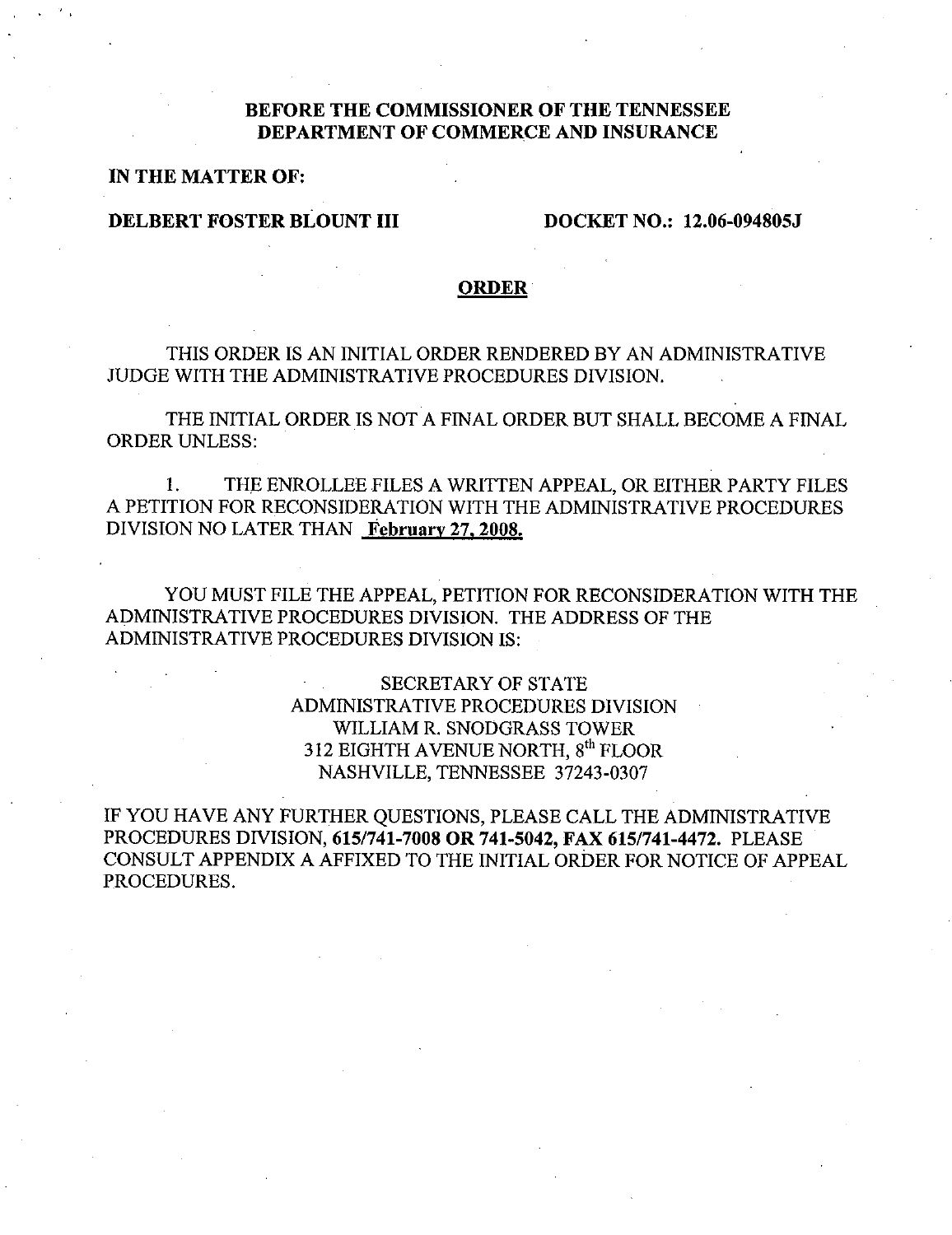# **BEFORE THE COMMISSIONER OF COMMERCE AND INSURANCE OF THE STATE OF TENNESSEE AT NASHVILLE**

) ) ) )

)

) )

# **TENNESSEE SECURITIES DIVISION and TENNESSEE INSURANCE DIVISION Petitioners,**

**vs.** ) **Docket No.: 12.06·094805J** 

## **DELBERT FOSTER BLOUNT III. Respondent.**

### **NOTICE OF DEFAULT AND INITIAL ORDER**

This matter came to be heard on January 28, 2008, before Anthony Adgent, an Administrative Judge assigned to the Secretary of State, Administrative Procedures Division, and sitting for the Commissioner of the Tennessee Department of Commerce and Insurance in Nashville, Tennessee. Barbara A Doak, Attorney, Department of Commerce and Insurance, represented the Petitioners. The Respondent, Delbert Foster Blount Ill, was not present at the hearing, nor did an attorney appear on his behalf.

### **ORDER OF DEFAULT**

This matter was heard upon the Petitioners' Motion for Default due to the failure of the Respondent, Delbert Foster Blount Ill, to appear or to be represented at the hearing on January 28, 2008, after receiving proper notice thereof. The record indicates that the Respondent, Delbert Foster Blount Ill, was properly served under the provisions of both T.C.A. § 48-2-124 and T.C.A. § 56-6-112. After consideration of the record, it was determined that the Petitioners'

1 .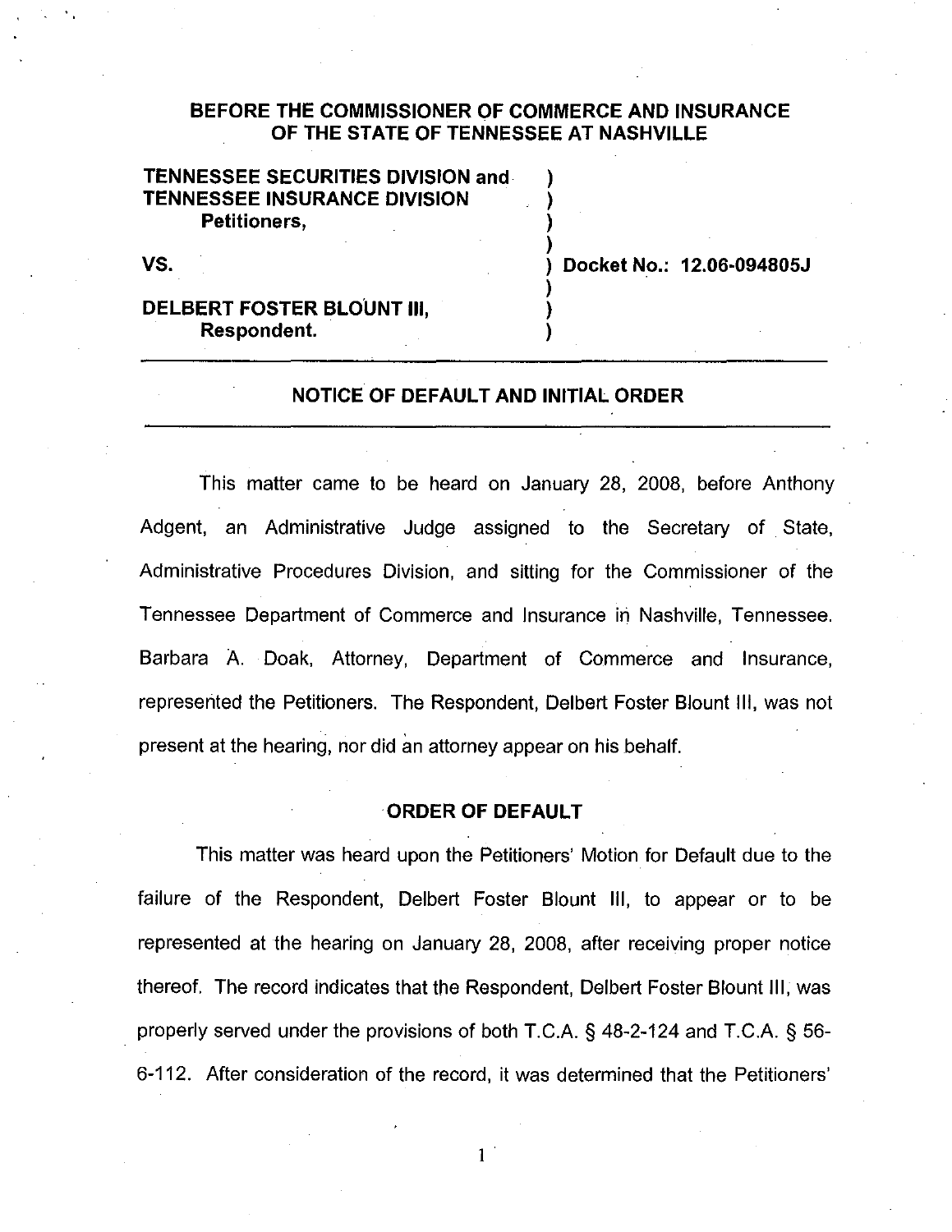·motion was well taken. The Respondent, Delbert Foster Blount Ill, was held in **DEFAULT,** and the Petitioner was permitted to proceed with an uncontested case and allowed to put on proof in support of their case.

### **INITIAL ORDER**

The subject of this hearing was the proposed revocation. of the Respondent's registrations as an agent of a broker-dealer and as an investment adviser representative in Tennessee, and· revocation of the Respondent's insurance producer license in Tennessee. After consideration of the argument of counsel and the record in this matter, it is the determination of this administrative judge that both of the Respondent's securities registrations and his insurance producer license should be **REVOKED** and the Respondent is ordered to pay One Hundred and Fifty Thousand Dollars (\$150,000) in civil penalties. This decision is based upon the following findings of fact and conclusions of law.

## **FINDINGS OF FACT**

1. The Respondent, Delbert Foster Blount Ill, ("Respondent") is a citizen of Tennessee, maintaining a mailing address of P.O Box 24596, Chattanooga, TN 37422.

2. Respondent, at all times relevant to the events as set out below, held dual securities registrations as both an agent of a broker-dealer and an investment adviser representative (CRD #2991522), both of which are currently listed as "Termed" but may be reactivated by simply associating with another broker-dealer.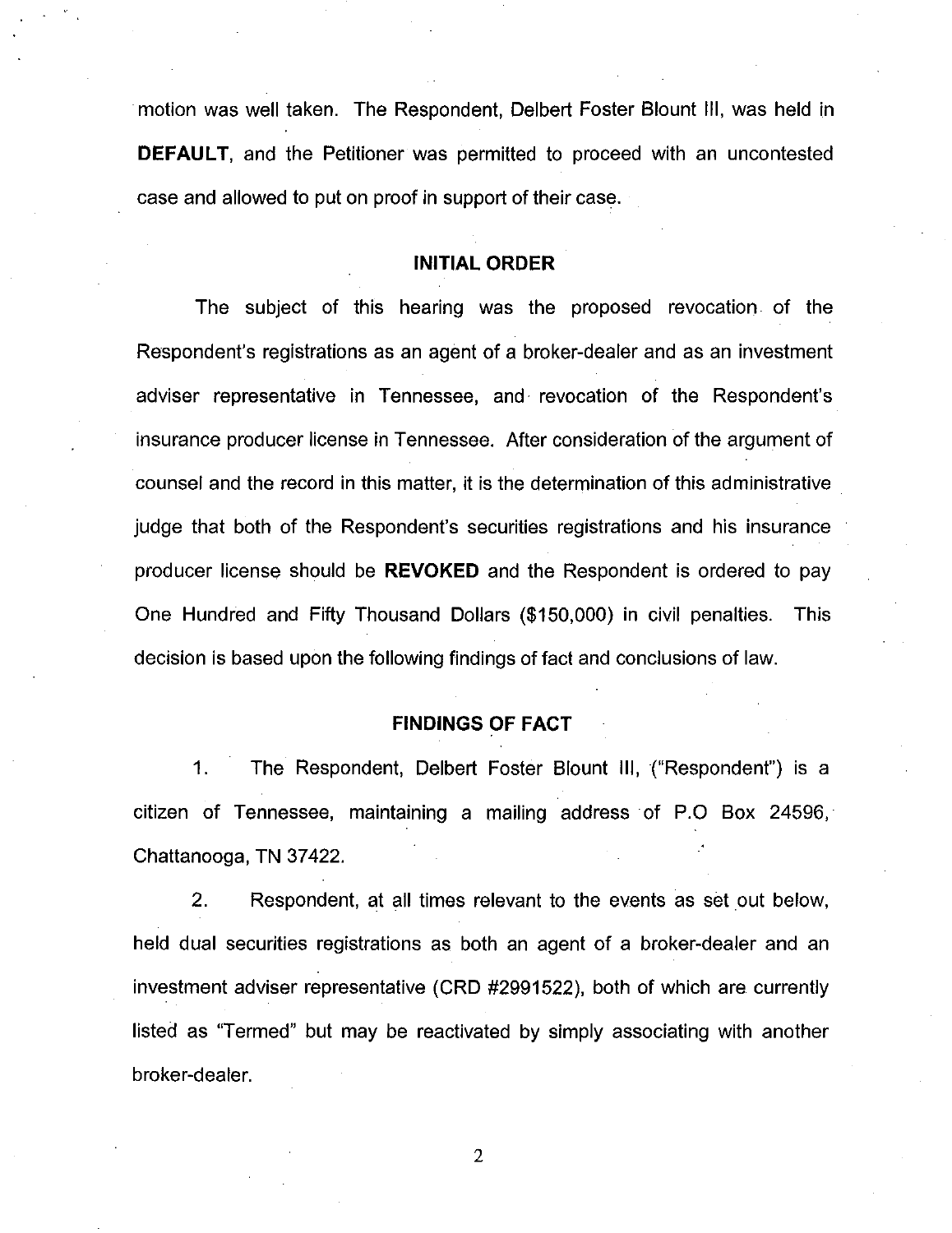3. Respondent, at all times relevant to the events as set out below, held an insurance producer license (Lie. #755495; NAIC #2804599) issued by the Commissioner on December 5, 1997. This license is currently in "cancelled" status, but may be renewed anytime within twelve (12) months from the due date of the renewal fee pursuant to T.C.A. § 56-6-107(d).

4. On May 7, 2001, the Respondent opened a business checking account with the Knoxville TVA Employee Credit Union ("TVA"), account #65120658, under the name Foster Blount DBA American Express Financial Advisors ("AEFA"), in violation of the company policy of American Express Financial Advisors, lnc./Ameriprise Financial Inc. ("AEFAI"/"AFI"}, the brokerdealer through whom he was a registered.

5. Respondent was the only authorized signatory on the TVA account and therefore exercised exclusive, total and complete control over said bank account.

6. From April 2001 until approximately November 2007, the Respondent accepted checks made payable to AEFA/AFI from twenty-eight (28) investors, representing a total of thirty (30) separate transactions with instructions from the clients that the funds be invested in securities offerings of or through AEFAI/AFI, totaling more than two million, six hundred thousand dollars (\$2,600,000) and deposited them into the bank account referenced in paragraphs 4 and 5 above.

7. For each of the thirty (30) transactions, Respondent failed to execute or delayed the execution of the purchasing instructions of his clients,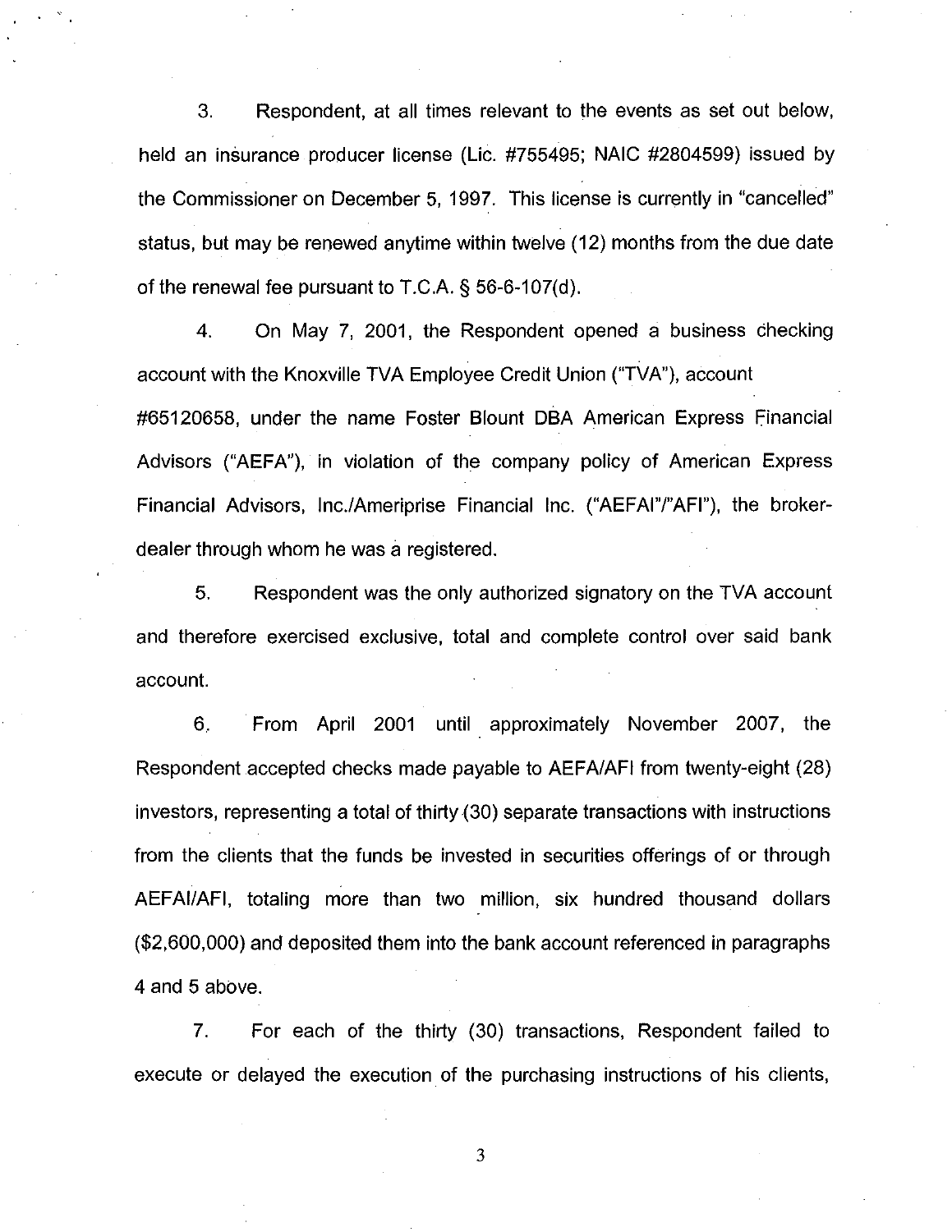choosing to deposit the investment funds in the TVA bank account controlled by him instead of buying the investment securities his clients ordered him to purchase on their behalf.

8. Respondent misrepresented to his clients that their recent investments would not be reflected on their regular AEFAI/AFI statements, but would either come on a separate quarterly statement or would only be reflected in their online account information.

9. . With some of his clients, Respondent set up online accounts for them, thereby gaining access to their user names and passwords, and then used the proprietary online account system of AEFAI/AFI to alter his client's online data to fraudulently reflect securities holdings not actually purchased for their account in order to delay the clients' discovery of his misappropriation of their investment funds.

10. With non-computer-savvy clients, Respondent created hard copy documents and reports made to appear to be on official AEFAI/AFI letterhead, to reflect securities holdings not actually purchased for their account in order to delay the clients' discovery of his misappropriation of their investment funds.

11. Respondent failed to execute client purchase instructions in connection with two (2) life insurance policies by not transmitting the premium checks to the insurer, failing to obtain issuance of the insurance policies and failing to send the proper policy documentation to the insureds.

12. Respondent misrepresented to an insurance client that, with the exception of the first quarterly premium payment, all other quarterly premiums on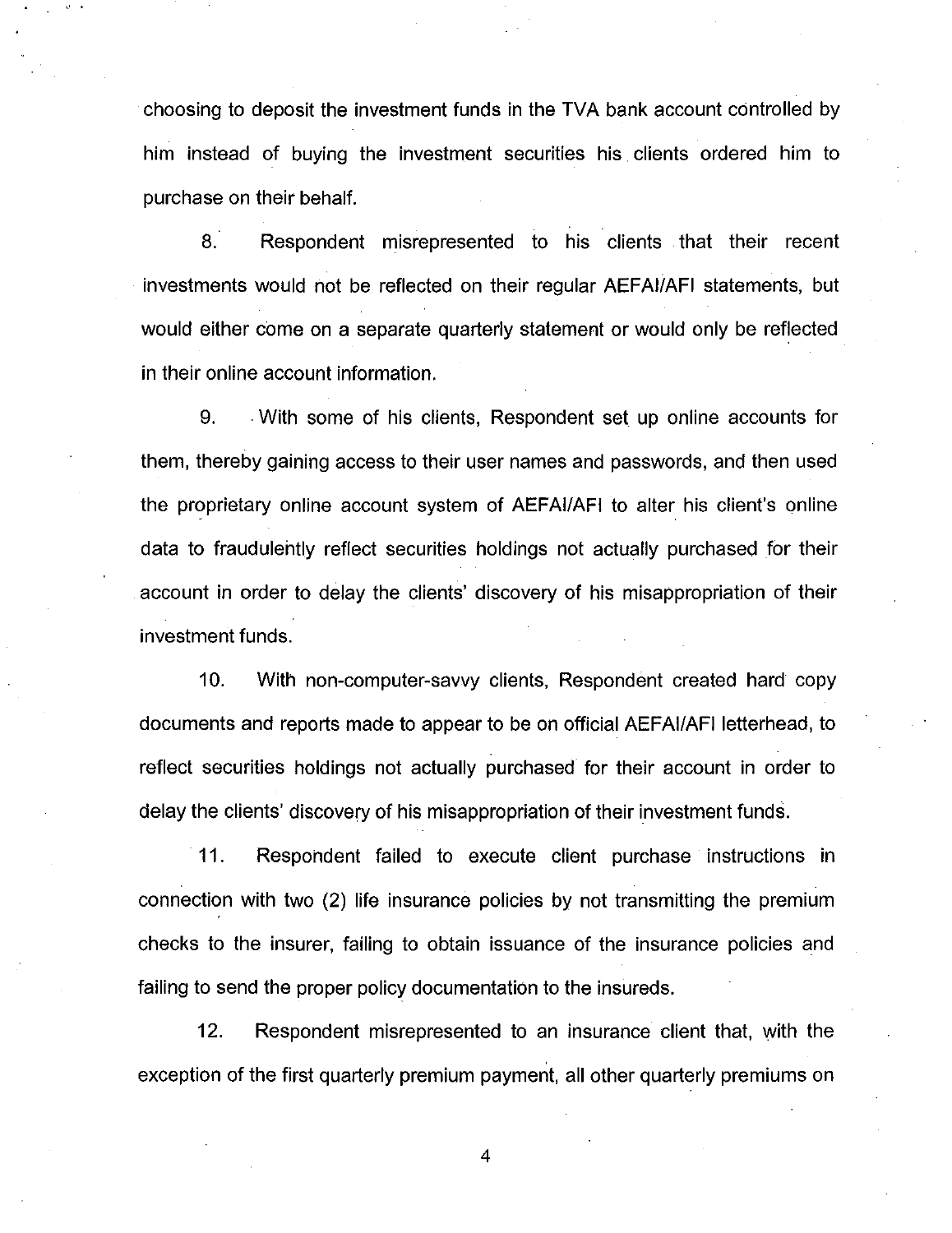a long term care insurance policy would be paid out of assets in the client's cash management account with AEFAI/AFI. Respondent then failed to make the proper arrangements and execute the necessary paperwork to have the quarterly premiums paid from said cash management account, resulting in the lapse of the long term care insurance policy without notification to or knowledge of the insured.

13. During the relevant time period, Respondent failed to inform any of the clients referred to above that the account in which he was depositing their investment funds was not an AEFAI/AFI bank account, but was in fact a personal account opened by the Respondent using the name of AEFA in violation of company policy.

14. Respondent engaged in unauthorized transactions and trades in his ·clients' accounts without their permission or consent, by depositing money withdrawn from the TVA account into their AEFAI/AFI account and liquidating investments from their AEFAI/AFI account to cover disbursement checks requested by the clients to meet financial obligations or to comply with federally mandated disbursements from deferred retirement accounts. The disbursements requested by the clients were based on financial reports provided by the Respondent which indicated sufficient funds in their accounts to allow for the disbursements. The clients were unaware that Respondent was liquidating investments in order to cover the disbursements as a result of his misappropriation of their investment funds on the front end.

15. Respondent knowingly and willfully falsified AEFAI/AFI account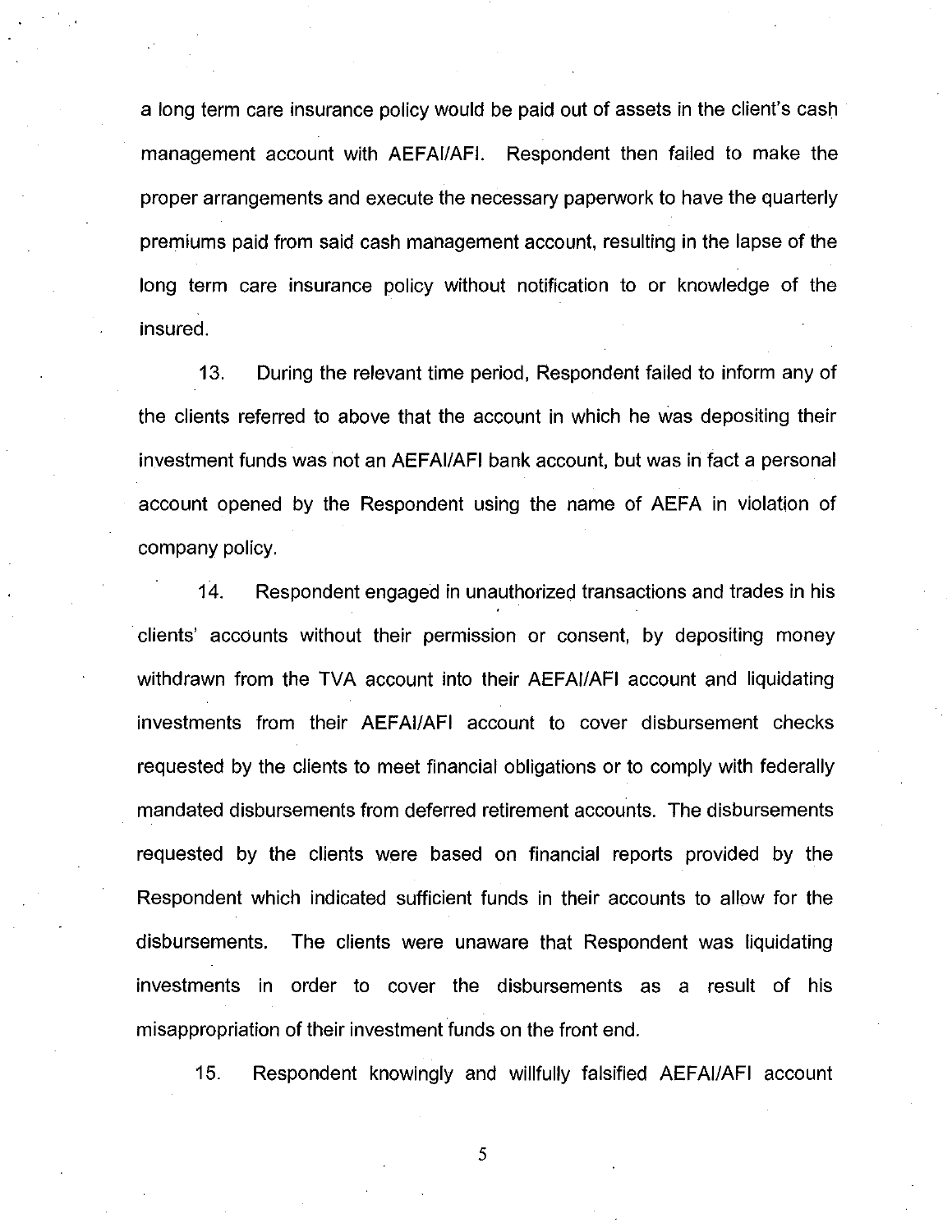statements, both online and in hard copy form, and distributed the false account statements to his clients.

## **CONCLUSIONS OF LAW**

1. T.C.A. § 48-2-112(a)(2)(B) provides, that the Commissioner may by order deny, suspend, or revoke any registration under this part if the Commissioner finds that: ... (2) The applicant or registrant or, in the case of a broker-dealer or investment adviser, any affiliate, partner, officer, director, or any person occupying a similar status or performing similar functions: ... (B) Has willfully violated or willfully failed to comply with any provision of this part or a predecessor chapter or any rule or order under this part or a predecessor chapter, including, without limitation, any net capital requirements.

2. T.C.A. § 48-2-112(a)(2)(G) provides, that the Commissioner may by order deny, suspend, or revoke any registration under this part if the Commissioner finds that: ... (2) The applicant or registrant or, in the case of a broker-dealer or investment adviser, any affiliate, partner, officer, director, or any person occupying a similar status or performing similar functions: ... (G) Has engaged in dishonest or unethical practices in the securities business.

3. Tenn. Comp. R. & Regs. tit. Dep't of Commerce and Ins., ch. 0780- 4-3-.02(6)(b) states that it shall be deemed a "dishonest or unethical business practice" by an agent under T.C.A. § 48-2-112(a)(2)(G) to engage in the activity of: (1) Borrowing money or securities from a customer; (2) Acting as a custodian for money, securities or an executed stock power of a customer; (3) Effecting securities transactions with a customer not recorded on the regular books or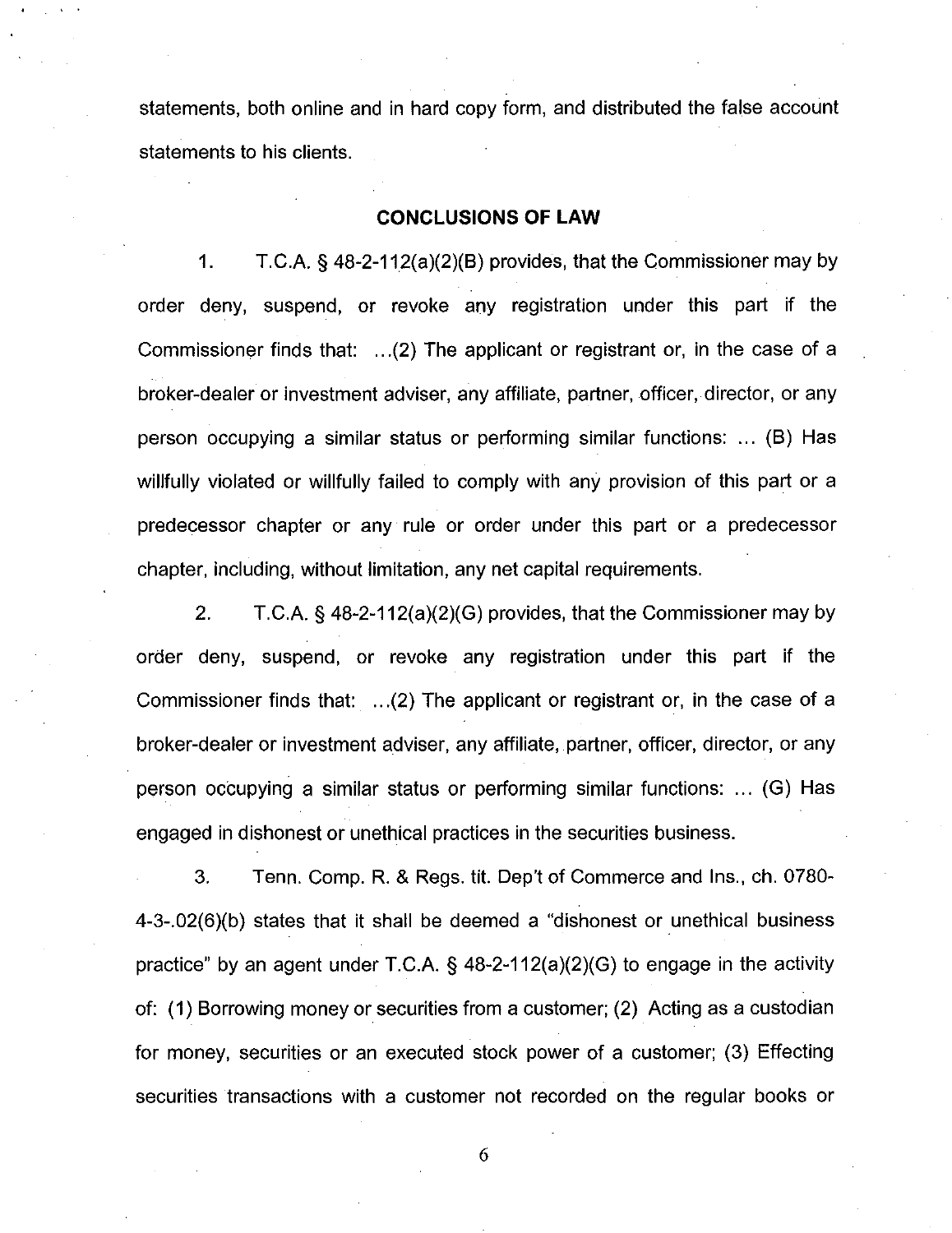records of the broker-dealer which the agent represents, unless the transactions are disclosed to, and authorized in writing by, the broker-dealer prior to execution of the transactions; ... ( 17) Violating any rule of a national securities exchange or national securities dealers association of which the agent is an associated person with respect to any customer, transaction or business in this state; ( 18) Causing any unreasonable delay in the execution of a transaction on behalf of a customer.

4. NASD Conduct Rule 2330(a) states that no member or person associated with a member shall make improper use of a customer's. securities or funds.

5. T.C.A. § 48-2-121 (a) provides, that it is unlawful for any person, in connection with the offer, sale or purchase of any security in this state, directly or indirectly, to: (1) Employ any device, scheme, or artifice to defraud; (2) Make any untrue statement of a material fact or omit to state a material fact necessary in order to make the statements made, in light of the circumstances under which they are made, not misleading; or (3) Engage in any act, practice, or course of business which operates or would operate as a fraud or deceit upon any person.

6. T.C.A. § 48-2-121(b)(3) provides, that it is unlawful for any person who receives any consideration from another person primarily for advising the other person as to the value of securities or their purchase or sale, whether through the issuance of analyses or reports or otherwise, in this state, to: ... (3) Take or have custody of any securities or funds of any client except as the commissioner may by rule permit or unless the person is licensed as a broker-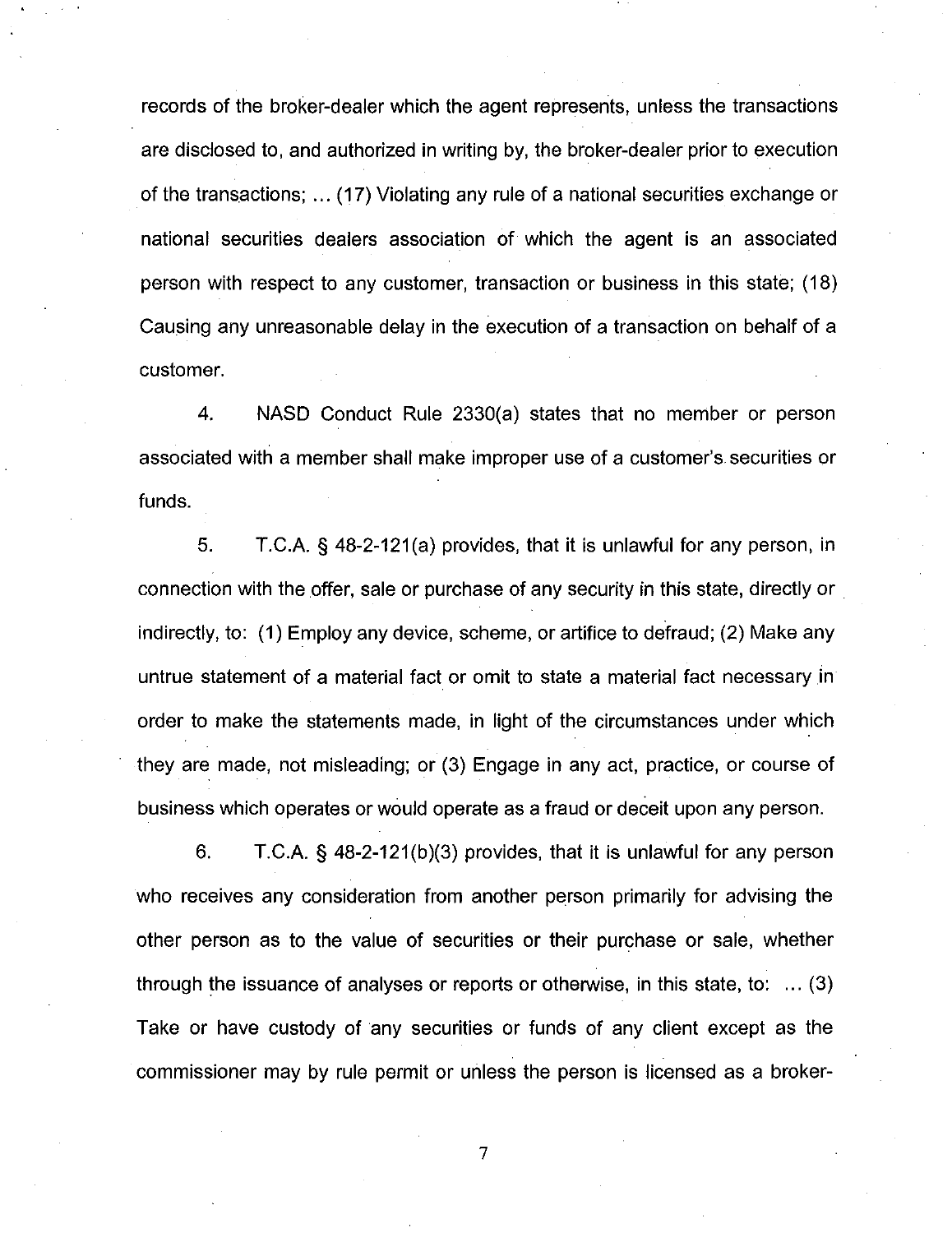dealer under this part.

7. T.C.A. § 48-2-112(d) provides, that in any case in which the commissioner is authorized to deny, revoke, or suspend the registration of a broker-dealer, agent, investment adviser, investment adviser representative, or applicant for broker-dealer, agent, investment adviser, or investment adviser representative registration, the commissioner may, in lieu of or in addition to such disciplinary action, impose a civil penalty in an amount not to exceed five thousand dollars (\$5,000) for all violations for any single transaction.

8. T.C.A. § 56-6-112(a)(8) provides, that the Commissioner may place on suspension, revoke, or refuse to renew any license under this part if she finds that an insurance producer used fraudulent, coercive, or dishonest practices, or demonstrated incompetence, untrustworthiness or financial irresponsibility in the conduct of doing business in this state or elsewhere.

9. The State has met its burden of proof by a preponderance of the evidence that the Respondent has willfully violated the numerous provisions of the Tennessee Securities Act of 1980, as amended, by depositing client funds into a bank account exclusively controlled by the Respondent.

10. The State has met its burden of proof by a preponderance of the evidence that the Respondent has engaged in dishonest or unethical practices in the securities business by borrowing money from customers.

11. The State has met its burden of proof by a preponderance of the evidence that the Respondent has engaged in dishonest or unethical practices in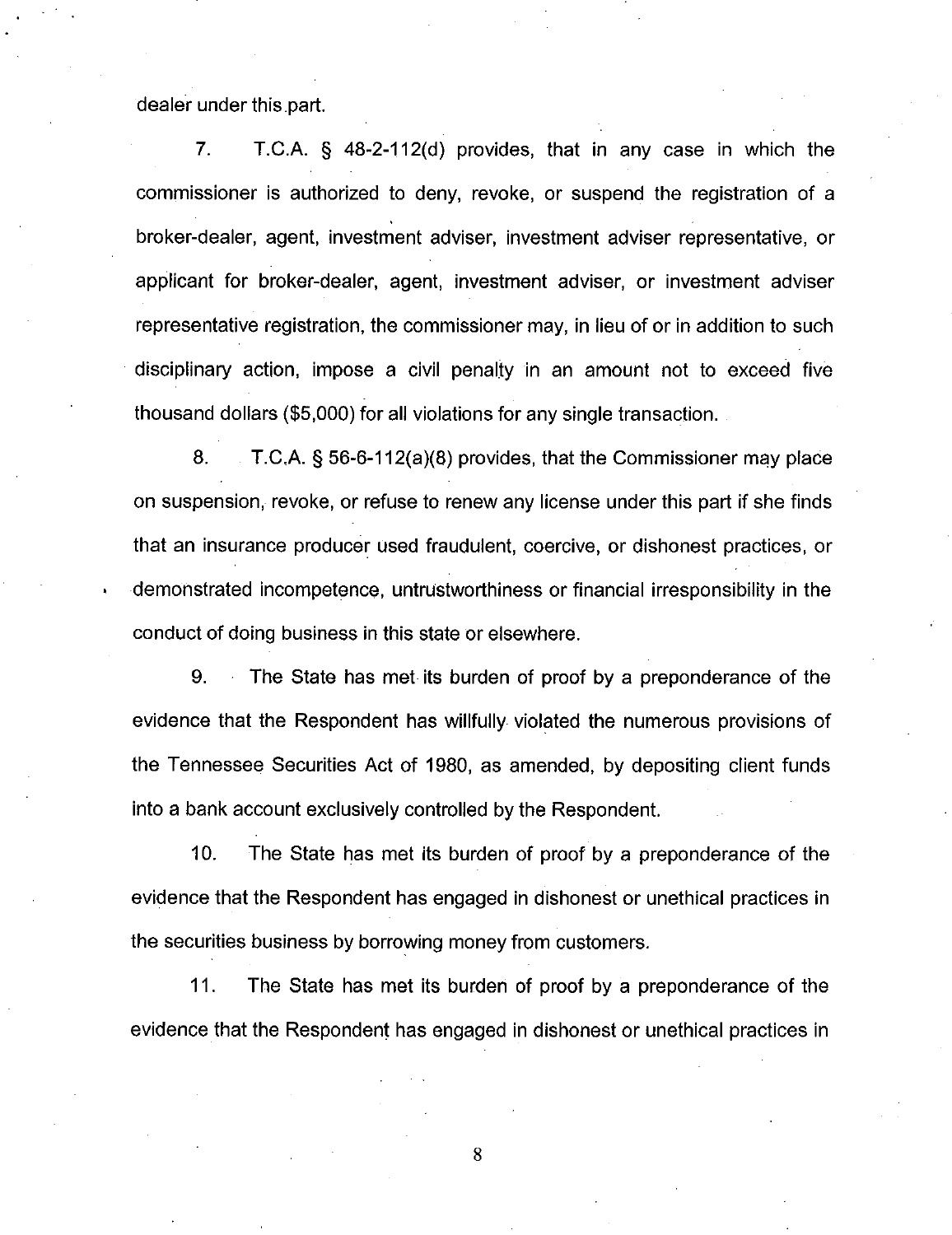the securities business by acting as a custodian of the money of multiple customers.

12. The State has met its burden of proof by a preponderance of the evidence that the Respondent has engaged in dishonest or unethical practices in the securities business by effecting securities transactions with a customer not recorded on the regular books or records of the broker-dealer which the agent represents, unless the transactions are disclosed to, and authorized in writing by, the broker-dealer prior to execution of the transactions.

13. The State has met its burden of proof by a preponderance of the evidence that the Respondent has engaged in dishonest or unethical practices in the securities business by violating any rule of a national securities exchange or national securities dealers association of which the agent is an associated person with respect to any customer, transaction or business in this state.

14. The State has met its burden of proof by a preponderance of the evidence that the Respondent has engaged in dishonest or unethical practices in the securities business by violating NASD Conduct Rule 2330(a) by making improper use of a customer's securities or funds.

15. The State has met its burden of proof by a preponderance of the evidence that the Respondent has engaged in dishonest or unethical practices in the securities business by causing many unreasonable delays in the execution of transactions on behalf of customers.

16. The State has met its burden of proof by a preponderance of the evidence that the Respondent, in connection with the offer, sale or purchase of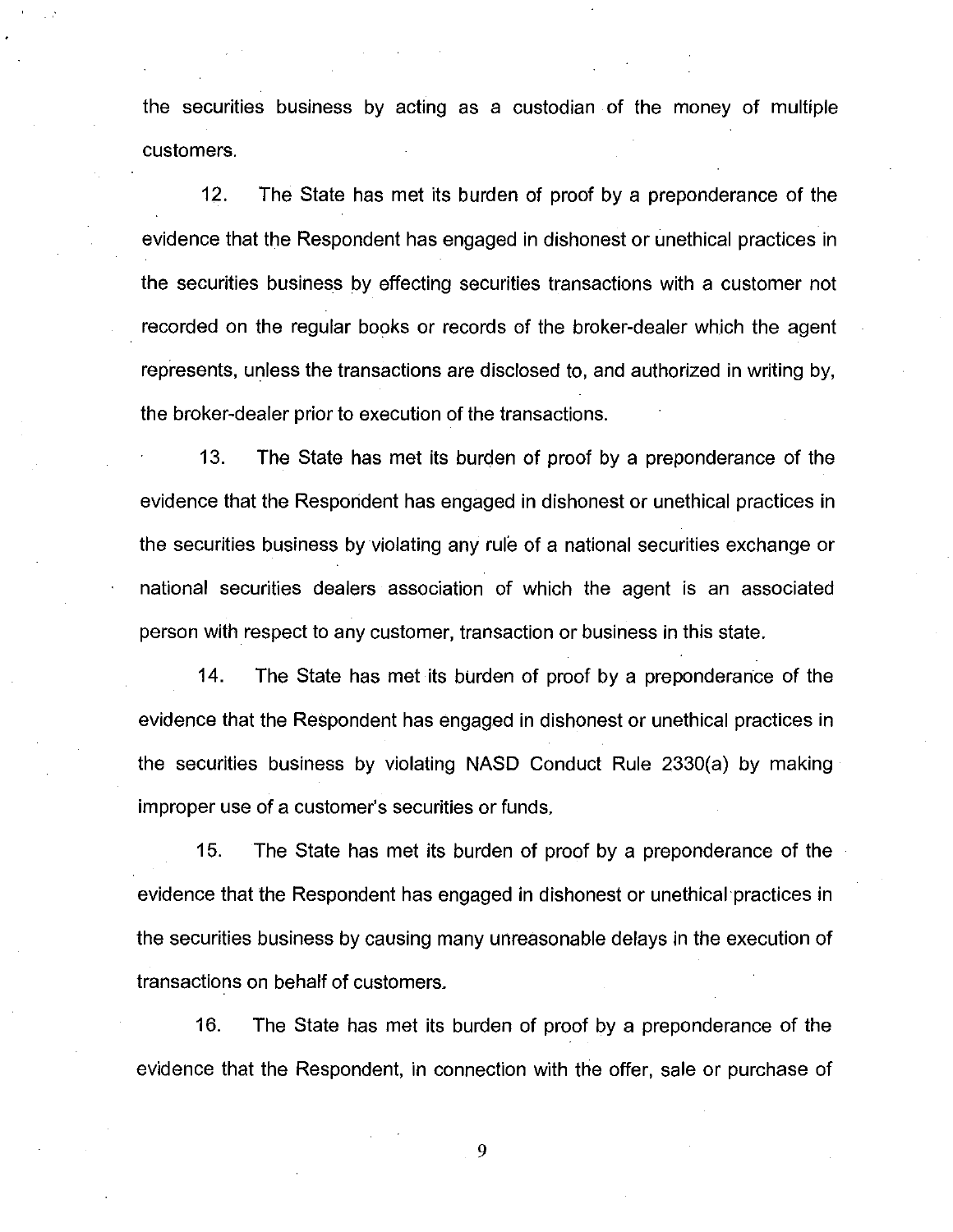securities in this state, directly or indirectly, employed a device, scheme, or artifice to defraud; made multiple untrue statements of material facts or omitted to state material facts necessary in order to make the statements made, in light of the circumstances under which they are made, not misleading; and engaged in an act, practice, or course of business which operates or would operate as a fraud or deceit upon any person.

17. The State has met its burden of proof by a preponderance of the evidence that the Respondent engaged in fraudulent acts or devices by taking or having custody of any. securities or funds of any client except as the commissioner may by rule permit or unless the person is licensed as a brokerdealer under this part.

18. The State has met its burden of proof by a preponderance of the evidence that the Respondent used fraudulent, coercive, or dishonest practices, or demonstrated incompetence, untrustworthiness or financial irresponsibility in the conduct of doing business in this state.

It is therefore **ORDERED** that the agent of a broker-dealer and investment adviser representative registrations represented by CRD number 2991522 and the insurance producer license number 755495, issued to Delbert Foster Blount Ill, be **REVOKED** and that the Respondent be ordered to pay Five Thousand Dollars (\$5,000) for each of the thirty (30) transactions which violated T.C.A. § 48-2-112, for a total amount of One Hundred and Fifty Thousand Dollars

(\$150,000). Payment, in the form of a cashier's check or money order, **made payable to the State of Tennessee,** shall be mailed, to: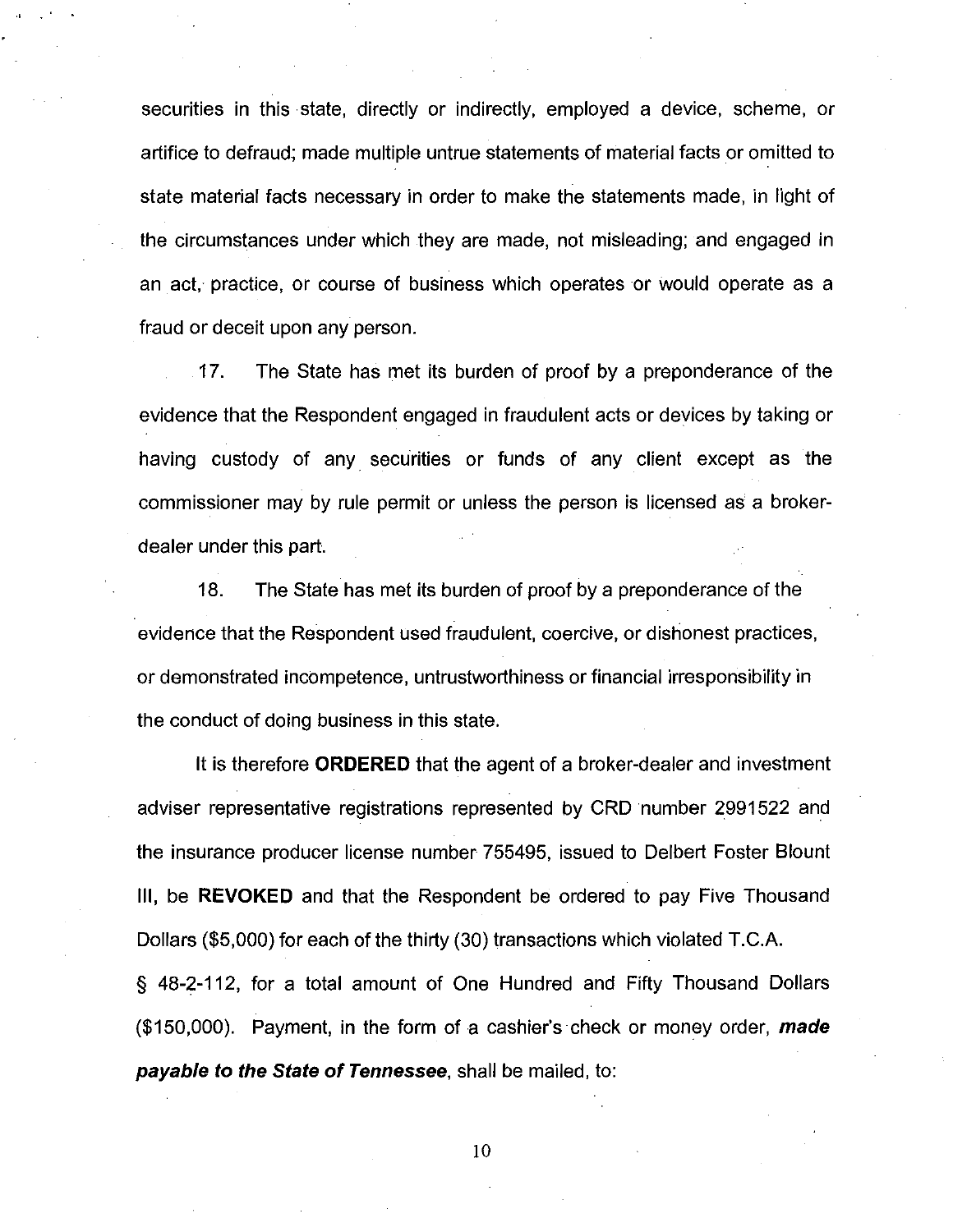State of Tennessee Department of Commerce and Insurance Securities Division Attention: Barbara A. Doak, Attorney Legal Section, Davy Crockett Tower 500 James Robertson Parkway Nashville, Tennessee 37243.

This Initial Order entered and  $-*e*$ bruar $\vee$   $\qquad$  . 2008. **Anthony Adgent** Administrative Judge effective this  $/2$ day of

Filed in the Administrative Procedures Division, this <u>f-2</u> day of f-12 day of f-12 day of f-12 day of f-12 day of

 $C_{\bullet}$ 

Tom Stovall, Director Administrative Procedures Division